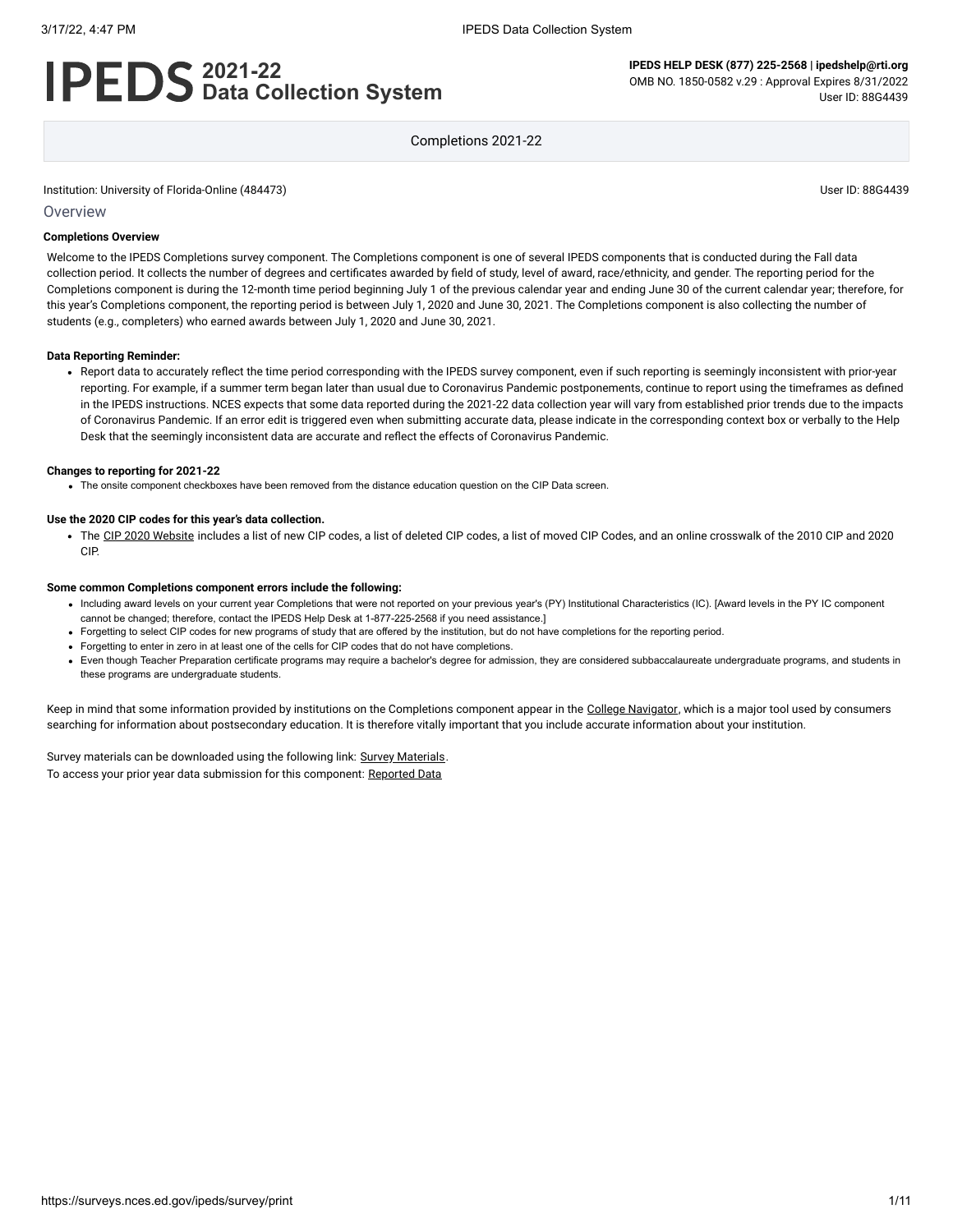# Institution: University of Florida-Online (484473) Channel Assembly District in the User ID: 88G4439

# Completions CIP Data

| CIP Code                                                                | <b>Award Level</b>   | Major        | Gender | Non<br>Resident<br>Alien | Hispanic<br>/ Latino | American<br>Indian or<br>Alaska Native | Asian                   | <b>Black or</b><br>African<br>American | Native Hawaiian<br>or Other Pacific<br>Islander | White          | Two or<br>more<br>Races | Race/<br>ethnicity<br>unknown | Total          | Distance<br>education<br>program |   |   |     |
|-------------------------------------------------------------------------|----------------------|--------------|--------|--------------------------|----------------------|----------------------------------------|-------------------------|----------------------------------------|-------------------------------------------------|----------------|-------------------------|-------------------------------|----------------|----------------------------------|---|---|-----|
|                                                                         | $5 -$                |              | Men    | 0                        | 2                    | 0                                      | 0                       | 0                                      | 0                                               | 7              | 0                       | 0                             | 9              |                                  |   |   |     |
| 09.0701<br>Radio and Television                                         | Bachelor's           | 1            | Women  | 0                        | 4                    | 1                                      | 0                       | 1                                      | 0                                               | 14             | 0                       | 1                             | 21             |                                  |   |   |     |
|                                                                         | degree               |              | Total  | 0                        | 6                    | 1                                      | 0                       | 1                                      | 0                                               | 21             | 0                       | 1                             | 30             | Yes                              |   |   |     |
| 09.0902                                                                 | $5 -$                |              | Men    | 0                        | $\overline{c}$       | 0                                      | 0                       | $\mathbf 0$                            | $\mathbf 0$                                     | 3              | 0                       | 1                             | 6              |                                  |   |   |     |
| Public Relations/Image                                                  | Bachelor's           | $\mathbf{1}$ | Women  | 0                        | 12                   | 0                                      | $\overline{2}$          | 3                                      | 0                                               | 37             | 3                       | 2                             | 59             |                                  |   |   |     |
| Management                                                              | degree               |              | Total  | 0                        | 14                   | 0                                      | $\overline{2}$          | 3                                      | $\mathbf 0$                                     | 40             | 3                       | 3                             | 65             | Yes                              |   |   |     |
|                                                                         | $5 -$                |              | Men    | 0                        | 0                    | 0                                      | 0                       | 0                                      | 0                                               | 0              | 0                       | 0                             | 0              |                                  |   |   |     |
| 09.0903<br>Advertising                                                  | Bachelor's           | 1            | Women  | 0                        | 1                    | 0                                      | 0                       | 0                                      | 0                                               | 0              | $\mathbf{0}$            | 0                             | 1              |                                  |   |   |     |
|                                                                         | degree               |              | Total  | 0                        | 1                    | 0                                      | 0                       | 0                                      | 0                                               | 0              | 0                       | 0                             | $\mathbf{1}$   | Yes                              |   |   |     |
| 11.0101                                                                 | $5 -$                |              | Men    | 1                        | 8                    | 0                                      | 0                       | 1                                      | $\mathbf 0$                                     | 19             | $\mathbf{1}$            | $\overline{2}$                | 32             |                                  |   |   |     |
| Computer and Information                                                | Bachelor's           | $\mathbf{1}$ | Women  | 0                        | 3                    | 0                                      | 3                       | 0                                      | $\mathbf 0$                                     | 4              | $\mathbf{1}$            | $\mathbf{1}$                  | 12             |                                  |   |   |     |
| Sciences, General                                                       | degree               |              | Total  | 1                        | 11                   | 0                                      | 3                       | 1                                      | $\mathbf 0$                                     | 23             | $\overline{2}$          | 3                             | 44             | Yes                              |   |   |     |
|                                                                         | $5 -$                |              | Men    | 0                        | 0                    | 0                                      | 0                       | $\overline{2}$                         | 0                                               | $\overline{2}$ | 0                       | 0                             | 4              |                                  |   |   |     |
| 13.0101<br><b>Education, General</b>                                    | Bachelor's           | 1            | Women  | 0                        | 1                    | 0                                      | 1                       | 3                                      | 0                                               | 7              | 0                       | 0                             | 12             |                                  |   |   |     |
|                                                                         | degree               |              | Total  | 0                        | $\mathbf{1}$         | 0                                      | 1                       | 5                                      | 0                                               | 9              | $\mathbf{0}$            | 0                             | 16             | Yes                              |   |   |     |
|                                                                         | $5 -$                |              | Men    | 0                        | 0                    | 0                                      | 0                       | 0                                      | $\mathbf 0$                                     | 0              | 0                       | $\mathbf 0$                   | $\mathbf 0$    |                                  |   |   |     |
| 14.1901                                                                 | Bachelor's           | $\mathbf{1}$ | Women  | $\pmb{0}$                | $\mathbf 0$          | 0                                      | 0                       | $\mathbf 0$                            | $\mathbf 0$                                     | 0              | $\mathbf 0$             | $\mathbf 0$                   | $\mathbf 0$    |                                  |   |   |     |
| Mechanical Engineering                                                  | degree               |              | Total  | 0                        | $\mathbf 0$          | 0                                      | 0                       | 0                                      | $\mathbf 0$                                     | 0              | $\mathbf{0}$            | $\mathbf{0}$                  | $\mathbf{0}$   | Yes                              |   |   |     |
| 24.0101                                                                 | $3 -$                |              | Men    | 0                        | 1                    | 0                                      | 0                       | 1                                      | 0                                               | 4              | 0                       | 0                             | 6              |                                  |   |   |     |
| Liberal Arts and Sciences/Liberal                                       | Associate's 1        |              | Women  | 0                        | 1                    | 0                                      | 1                       | 0                                      | 0                                               | $\mathbf{1}$   | $\mathbf{0}$            | 0                             | 3              |                                  |   |   |     |
| <b>Studies</b>                                                          | degree               |              |        |                          |                      | Total                                  | 0                       | $\overline{2}$                         | 0                                               | 1              | 1                       | 0                             | 5              | $\mathbf{0}$                     | 0 | 9 | Yes |
|                                                                         | $5 -$                |              | Men    | 0                        | 1                    | 0                                      | 1                       | 0                                      | 0                                               | 3              | $\mathbf{0}$            | 1                             | 6              |                                  |   |   |     |
| 26.0101<br>Bachelor's<br>Biology/Biological Sciences, General<br>degree |                      | 1            | Women  | $\pmb{0}$                | $\mathbf{1}$         | 0                                      | 0                       | $\mathbf 0$                            | $\mathbf 0$                                     | 12             | $\mathbf 0$             | $\mathbf 0$                   | 13             |                                  |   |   |     |
|                                                                         |                      | Total        | 0      | $\overline{2}$           | 0                    | 1                                      | 0                       | $\mathbf 0$                            | 15                                              | 0              | 1                       | 19                            | Yes            |                                  |   |   |     |
| $5 -$<br>26.0503                                                        |                      | Men          | 1      | 3                        | 1                    | 0                                      | 0                       | 0                                      | 4                                               | $\mathbf{1}$   | 1                       | 11                            |                |                                  |   |   |     |
| Medical Microbiology and                                                | Bachelor's<br>degree |              | 1      | Women                    | 0                    | 8                                      | 0                       | $\overline{\mathbf{c}}$                | 3                                               | 0              | 11                      | $\overline{2}$                | $\overline{2}$ | 28                               |   |   |     |
| Bacteriology                                                            |                      |              | Total  | 1                        | 11                   | 1                                      | $\overline{\mathbf{c}}$ | 3                                      | 0                                               | 15             | 3                       | 3                             | 39             | Yes                              |   |   |     |
| 30.9999                                                                 | $5 -$<br>Bachelor's  |              |        | Men                      | 0                    | 2                                      | 0                       | 0                                      | 0                                               | 0              | 4                       | $\mathbf{0}$                  | $\mathbf 0$    | 6                                |   |   |     |
| Multi-/Interdisciplinary Studies,                                       |                      | $\mathbf{1}$ | Women  | 0                        | 5                    | 0                                      | 0                       | $\mathbf 0$                            | $\mathbf 0$                                     | 9              | $\mathbf 0$             | $\mathbf{1}$                  | 15             |                                  |   |   |     |
| Other                                                                   | degree               |              | Total  | $\pmb{0}$                | 7                    | 0                                      | 0                       | $\mathbf 0$                            | $\mathbf 0$                                     | 13             | $\mathbf 0$             | 1                             | 21             | Yes                              |   |   |     |
| 30.9999                                                                 | $5 -$                |              | Men    | 0                        | 0                    | 0                                      | 0                       | 0                                      | 0                                               | 0              | 0                       | 0                             | 0              |                                  |   |   |     |
| Multi-/Interdisciplinary Studies,                                       | Bachelor's           | 2            | Women  | 0                        | 0                    | 0                                      | 0                       | 0                                      | 0                                               | 1              | $\mathbf{0}$            | $\mathbf 0$                   | $\mathbf{1}$   |                                  |   |   |     |
| Other                                                                   | aegree               |              | Total  | 0                        | 0                    | 0                                      | 0                       | 0                                      | 0                                               | 1              | 0                       | 0                             | 1              | Yes                              |   |   |     |
| 31.0504                                                                 | $5 -$                |              | Men    | 0                        | 10                   | 0                                      | 0                       | $\overline{2}$                         | 0                                               | 21             | $\mathbf{1}$            | $\mathbf 0$                   | 34             |                                  |   |   |     |
| Sport and Fitness                                                       | Bachelor's           | $\mathbf{1}$ | Women  | 0                        | 3                    | 0                                      | 0                       | $\mathbf{1}$                           | $\mathbf 0$                                     | 6              | $\mathbf{1}$            | $\pmb{0}$                     | 11             |                                  |   |   |     |
| Administration/Management                                               | degree               |              | Total  | 0                        | 13                   | 0                                      | 0                       | 3                                      | 0                                               | 27             | $\overline{2}$          | $\mathbf 0$                   | 45             | Yes                              |   |   |     |
|                                                                         | $5 -$                |              | Men    | 1                        | 1                    | 0                                      | 0                       | 0                                      | 0                                               | 8              | 0                       | $\mathbf{1}$                  | 11             |                                  |   |   |     |
| 40.0601                                                                 | Bachelor's           | $\mathbf{1}$ | Women  | 0                        | $\pmb{0}$            | 0                                      | 0                       | 0                                      | 0                                               | 5              | 0                       | $\mathbf{1}$                  | 6              |                                  |   |   |     |
| Geology/Earth Science, General                                          | degree               |              | Total  | 1                        | 1                    | 0                                      | 0                       | 0                                      | 0                                               | 13             | 0                       | $\overline{2}$                | 17             | Yes                              |   |   |     |
|                                                                         | $5 -$                |              | Men    | 0                        | $\pmb{0}$            | 0                                      | 0                       | 0                                      | $\pmb{0}$                                       | $\pmb{0}$      | $\mathbf 0$             | $\mathbf 0$                   | $\pmb{0}$      |                                  |   |   |     |
| 40.0601                                                                 | Bachelor's           | 2            | Women  | 0                        | $\mathbf 0$          | 0                                      | 0                       | 0                                      | 0                                               | 1              | $\mathbf 0$             | $\mathbf 0$                   | $\mathbf{1}$   |                                  |   |   |     |
| Geology/Earth Science, General                                          | degree               |              | Total  | 0                        | 0                    | 0                                      | 0                       | 0                                      | 0                                               | 1              | $\mathbf 0$             | $\pmb{0}$                     | 1              | Yes                              |   |   |     |
|                                                                         |                      |              | Men    | 0                        | $\sqrt{2}$           | 0                                      | $\boldsymbol{0}$        | 0                                      | 0                                               | 5              | 0                       | $\sqrt{2}$                    | 9              |                                  |   |   |     |
| 42.0101                                                                 | $5 -$<br>Bachelor's  | $\mathbf{1}$ | Women  | 0                        | 7                    | 0                                      | $\mathbf{1}$            | $\overline{2}$                         | 0                                               | 31             | 1                       | $\mathbf{1}$                  | 43             |                                  |   |   |     |
| Psychology, General                                                     | degree               |              | Total  | 0                        | 9                    | 0                                      | 1                       | $\overline{2}$                         | 0                                               | 36             | $\mathbf{1}$            | 3                             | 52             | Yes                              |   |   |     |
|                                                                         |                      |              | Men    | 0                        | 3                    | 0                                      | $\mathbf 0$             | $\mathbf{1}$                           | 0                                               | 33             | $\mathbf{1}$            | $\mathbf{1}$                  | 39             |                                  |   |   |     |
| 43.0203                                                                 | $5 -$<br>Bachelor's  | $\mathbf{1}$ | Women  | 0                        | 4                    | 0                                      | 0                       | $\mathbf{1}$                           | $\mathbf 0$                                     | 6              | $\mathbf 0$             | $\mathbf 0$                   | 11             |                                  |   |   |     |
| Fire Science/Fire-fighting                                              | degree               |              | Total  | 0                        | $\overline{7}$       | 0                                      | 0                       | $\overline{2}$                         | 0                                               | 39             | $\mathbf{1}$            | $\mathbf{1}$                  | 50             | Yes                              |   |   |     |
|                                                                         |                      |              | Men    | 0                        | $\pmb{0}$            | 0                                      | 0                       | $\overline{2}$                         | 0                                               | 4              | 0                       | 0                             | 6              |                                  |   |   |     |
| 45.0201                                                                 | $5 -$<br>Bachelor's  | $\mathbf{1}$ | Women  | 1                        | 3                    | 0                                      | 0                       | 0                                      | 0                                               | 12             | 0                       | $\overline{2}$                | 18             |                                  |   |   |     |
| Anthropology, General                                                   | degree               |              | Total  | $\mathbf{1}$             | 3                    | 0                                      | 0                       | $\overline{2}$                         | 0                                               | 16             | 0                       | $\overline{2}$                | 24             | Yes                              |   |   |     |
|                                                                         |                      |              |        |                          |                      |                                        |                         |                                        |                                                 |                |                         |                               |                |                                  |   |   |     |

https://surveys.nces.ed.gov/ipeds/survey/print 2/11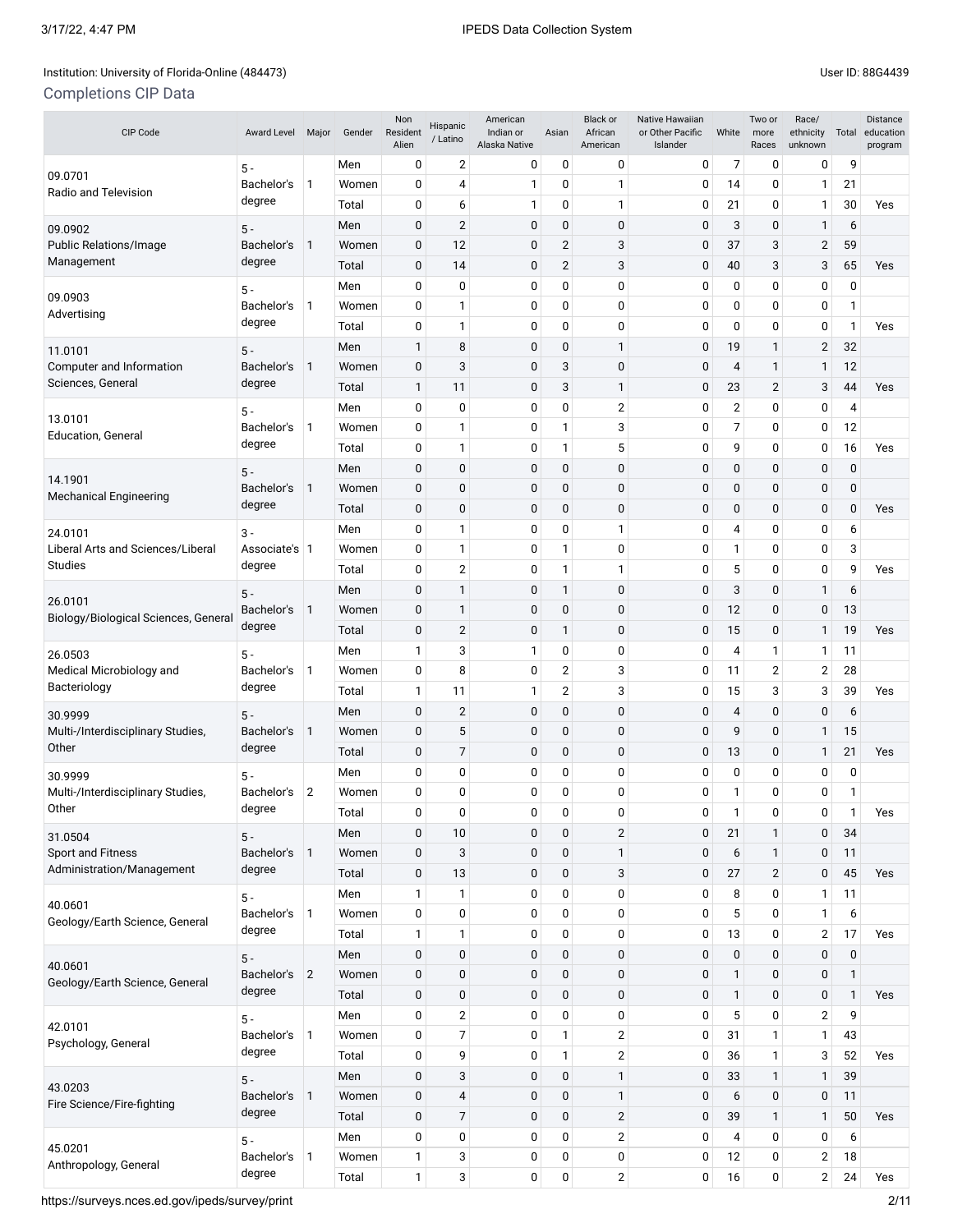## 3/17/22, 4:47 PM **IPEDS** Data Collection System

|                                        | $5 -$                         |                | Men   | 0            | 0              | 0              | 0              | 0              | 0            | 1            | 0              | 0            | 1              |     |
|----------------------------------------|-------------------------------|----------------|-------|--------------|----------------|----------------|----------------|----------------|--------------|--------------|----------------|--------------|----------------|-----|
| 45.0201<br>Anthropology, General       | Bachelor's                    | $\overline{2}$ | Women | $\mathbf 0$  | $\mathbf 0$    | 0              | $\pmb{0}$      | $\mathbf 0$    | $\mathbf{0}$ | $\mathbf{0}$ | $\mathbf{0}$   | $\mathbf{0}$ | $\mathbf{0}$   |     |
|                                        | degree                        |                | Total | $\pmb{0}$    | $\pmb{0}$      | 0              | $\mathbf 0$    | $\pmb{0}$      | $\mathbf 0$  | $\mathbf{1}$ | $\mathbf 0$    | $\mathbf 0$  | $\mathbf{1}$   | Yes |
| 45.0401                                | $5 -$                         |                | Men   | 0            | 5              | 0              | $\mathbf 0$    | $\mathbf 0$    | $\mathbf 0$  | 9            | 0              | 0            | 14             |     |
| Criminology                            | Bachelor's                    | $\mathbf{1}$   | Women | 0            | 9              | 0              | 0              | 0              | $\mathbf 0$  | 11           | $\mathbf{1}$   | $\mathbf{0}$ | 21             |     |
|                                        | degree                        |                | Total | 0            | 14             | 0              | $\mathbf 0$    | 0              | $\pmb{0}$    | 20           | $\mathbf{1}$   | $\mathbf 0$  | 35             | Yes |
| 45.0401                                | $5 -$                         |                | Men   | 0            | $\mathbf 0$    | 0              | $\mathbf 0$    | 0              | $\mathbf 0$  | $\mathbf{0}$ | $\mathbf{0}$   | $\mathbf 0$  | $\pmb{0}$      |     |
| Criminology                            | Bachelor's                    | 2              | Women | 0            | $\mathbf 0$    | 0              | $\mathbf 0$    | 0              | $\mathbf 0$  | 1            | $\mathbf{0}$   | $\mathbf 0$  | 1              |     |
|                                        | degree                        |                | Total | 0            | $\mathbf 0$    | 0              | $\mathbf 0$    | $\mathbf 0$    | $\mathbf{0}$ | $\mathbf{1}$ | $\mathbf{0}$   | $\mathbf{0}$ | $\mathbf{1}$   | Yes |
| 45.0701                                | $5 -$                         |                | Men   | 0            | $\bf{0}$       | 0              | 0              | 0              | 0            | 7            | 0              | 0            | $\overline{7}$ |     |
| Geography                              | Bachelor's                    | $\mathbf{1}$   | Women | 0            | $\overline{2}$ | $\pmb{0}$      | $\overline{0}$ | 0              | $\mathbf{0}$ | 3            | $\mathbf 0$    | $\mathbf 0$  | 5              |     |
|                                        | degree                        |                | Total | 0            | $\overline{2}$ | 0              | 0              | 0              | 0            | 10           | 0              | 0            | 12             | Yes |
| 45.0701                                | $5 -$                         |                | Men   | 0            | $\pmb{0}$      | $\pmb{0}$      | $\mathbf 0$    | $\mathbf 0$    | $\mathbf 0$  | $\pmb{0}$    | $\pmb{0}$      | $\mathbf 0$  | $\pmb{0}$      |     |
| Geography                              | Bachelor's                    | 2              | Women | 0            | $\pmb{0}$      | $\pmb{0}$      | $\mathbf 0$    | $\mathbf 0$    | $\mathbf 0$  | 0            | $\pmb{0}$      | $\mathbf 0$  | $\pmb{0}$      |     |
|                                        | degree                        |                | Total | $\pmb{0}$    | $\pmb{0}$      | 0              | $\mathbf 0$    | $\overline{0}$ | $\mathbf 0$  | 0            | $\mathbf{0}$   | $\mathbf 0$  | $\mathbf 0$    | Yes |
| 45.1101                                | $5 -$<br>Bachelor's<br>degree |                | Men   | 0            | $\overline{2}$ | 0              | $\mathbf{1}$   | $\mathbf{1}$   | $\mathbf 0$  | 3            | $\overline{2}$ | $\mathbf{1}$ | 10             |     |
| Sociology, General                     |                               | $\vert$ 1      | Women | 0            | 9              | 0              | $\mathbf 0$    | 6              | $\mathbf 0$  | 22           | $\overline{2}$ | $\mathbf 0$  | 39             |     |
|                                        |                               |                | Total | 0            | 11             | 0              | $\mathbf{1}$   | $\overline{7}$ | $\pmb{0}$    | 25           | $\overline{4}$ | $\mathbf{1}$ | 49             | Yes |
| $5 -$<br>45.1101                       |                               |                | Men   | $\mathbf 0$  | $\mathbf 0$    | 0              | $\mathbf 0$    | $\mathbf 0$    | $\mathbf 0$  | $\mathbf{0}$ | $\mathbf{0}$   | $\mathbf 0$  | $\mathbf{0}$   |     |
| Sociology, General                     | Bachelor's                    | $\overline{2}$ | Women | 0            | $\mathbf 0$    | 0              | $\mathbf 0$    | $\mathbf 0$    | $\mathbf 0$  | 0            | $\pmb{0}$      | $\mathbf 0$  | $\pmb{0}$      |     |
|                                        | degree                        |                | Total | 0            | $\pmb{0}$      | 0              | $\mathbf 0$    | $\mathbf 0$    | $\mathbf 0$  | 0            | $\mathbf 0$    | $\mathbf{0}$ | $\mathbf{0}$   | Yes |
| 50.0102                                | $5 -$                         |                | Men   | 0            | $\overline{2}$ | $\pmb{0}$      | $\mathbf{1}$   | 0              | $\mathbf 0$  | 3            | $\mathbf 0$    | $\mathbf 0$  | 6              |     |
| <b>Digital Arts</b>                    | Bachelor's                    | $\mathbf{1}$   | Women | 0            | $\mathbf 0$    | 0              | 0              | 0              | $\mathbf 0$  | 0            | 0              | $\mathbf{0}$ | $\mathbf 0$    |     |
|                                        | degree                        |                | Total | 0            | $\overline{2}$ | 0              | $\mathbf{1}$   | 0              | $\mathbf 0$  | 3            | 0              | 0            | 6              | Yes |
| 51.0204                                | $5 -$                         |                | Men   | $\pmb{0}$    | $\pmb{0}$      | 0              | $\mathbf 0$    | $\mathbf 0$    | $\mathbf 0$  | 0            | $\mathbf{0}$   | $\mathbf 0$  | $\pmb{0}$      |     |
| Audiology/Audiologist and Speech-      | Bachelor's                    | $\overline{1}$ | Women | $\mathbf 0$  | 2              | 0              | $\mathbf 0$    | $\overline{2}$ | $\mathbf{0}$ | 7            | $\mathbf{0}$   | $\mathbf{0}$ | 11             |     |
| Language Pathology/Pathologist         | degree                        |                | Total | $\pmb{0}$    | $\overline{2}$ | 0              | $\mathbf 0$    | $\overline{2}$ | $\mathbf 0$  | 7            | $\pmb{0}$      | $\mathbf 0$  | 11             | Yes |
| 51.2208                                | $5 -$                         |                | Men   | 0            | $\mathbf{1}$   | 0              | $\mathbf{1}$   | 0              | 0            | 4            | 0              | 0            | 6              |     |
| <b>Community Health and Preventive</b> | Bachelor's                    | $\mathbf{1}$   | Women | 0            | 6              | 0              | $\mathbf 0$    | 9              | $\pmb{0}$    | 18           | $\overline{2}$ | $\mathbf 0$  | 35             |     |
| Medicine                               | degree                        |                | Total | 0            | $\overline{7}$ | 0              | $\mathbf{1}$   | 9              | 0            | 22           | $\overline{2}$ | $\mathbf{0}$ | 41             | Yes |
| 51.3801                                | $5 -$                         |                | Men   | 0            | 3              | 0              | $\mathbf 0$    | $\mathbf{1}$   | $\mathbf 0$  | 9            | $\mathbf{1}$   | $\mathbf{1}$ | 15             |     |
| Registered Nursing/Registered          | Bachelor's                    | $\overline{1}$ | Women | $\mathbf{1}$ | $\overline{7}$ | 0              | $\mathbf 0$    | $\mathbf{1}$   | $\mathbf 0$  | 34           | 3              | 9            | 55             |     |
| Nurse                                  | degree                        |                | Total | $\mathbf{1}$ | 10             | 0              | $\mathbf 0$    | $\overline{2}$ | $\mathbf 0$  | 43           | $\overline{4}$ | 10           | 70             | Yes |
| 52.0201                                | $5 -$                         |                | Men   | 1            | 28             | 1              | 3              | 6              | $\mathbf{1}$ | 62           | $\overline{2}$ | 3            | 107            |     |
| <b>Business Administration and</b>     | Bachelor's                    | $\mathbf{1}$   | Women | 0            | 23             | 1              | 5              | 1              | $\mathbf 0$  | 51           | 3              | 6            | 90             |     |
| Management, General                    | degree                        |                | Total | $\mathbf{1}$ | 51             | $\overline{2}$ | 8              | $\overline{7}$ | $\mathbf{1}$ | 113          | 5              | 9            | 197            | Yes |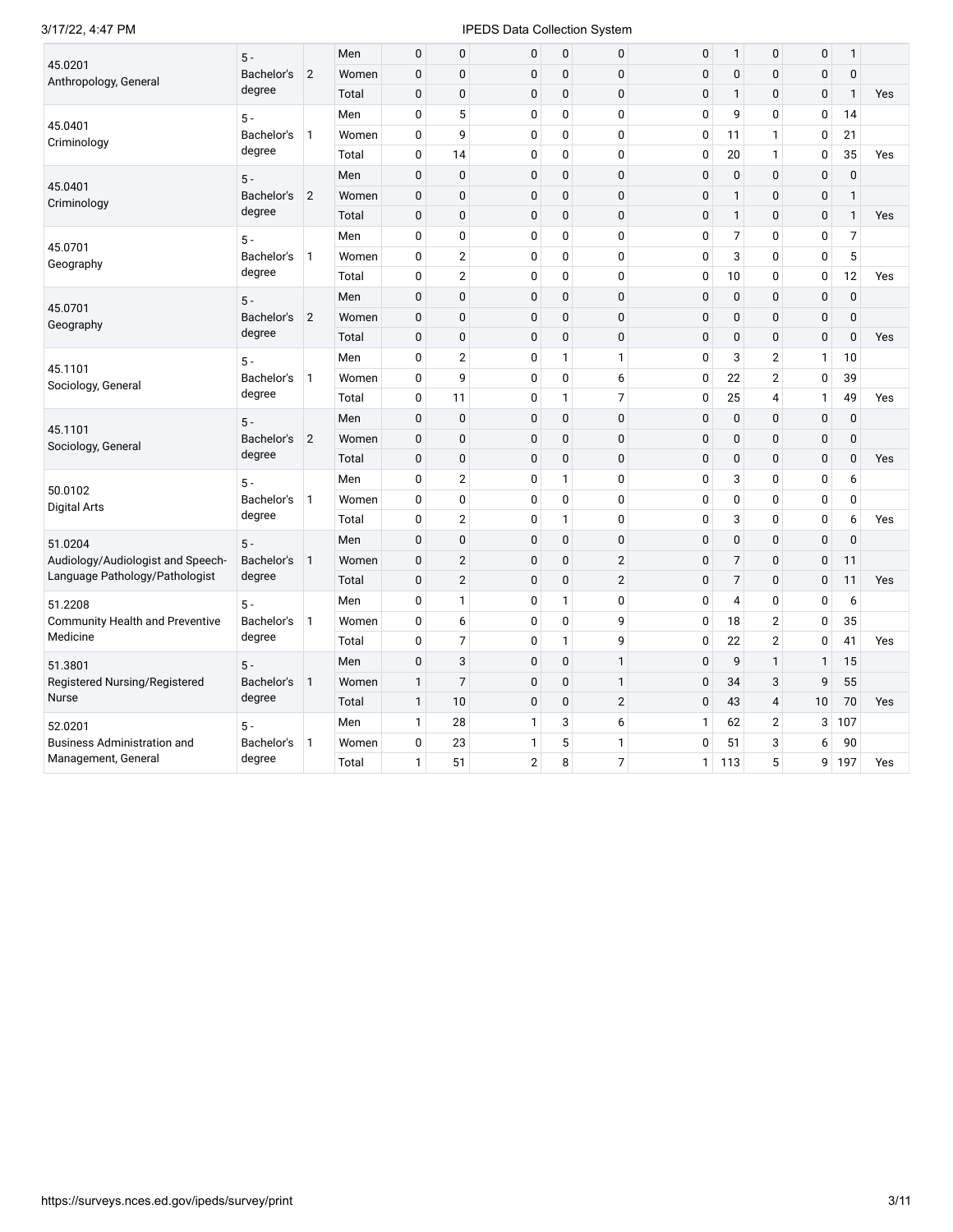# Institution: University of Florida-Online (484473) Channel Assembly District in the User ID: 88G4439 Awards Conferred Summary Report -- Grand Totals

Completions: Total by First Major

| 99.0000 Summary<br><b>Grand Totals</b> | Award<br>Level | Nonresi-<br>dent alien | <b>Hispanic</b><br>Latino | American<br>Indian or<br>Alaska<br><b>Native</b> | Asian          | <b>Black or</b><br>African<br>American | <b>Native</b><br><b>Hawaiian</b><br>or Other<br>Pacific<br>Islander | White          | Two or<br>more<br>Races | Race/<br>ethnicity<br>unknown | <b>Total</b> | <b>PY Total</b> |
|----------------------------------------|----------------|------------------------|---------------------------|--------------------------------------------------|----------------|----------------------------------------|---------------------------------------------------------------------|----------------|-------------------------|-------------------------------|--------------|-----------------|
| Associate's degree                     | 3              |                        |                           |                                                  |                |                                        |                                                                     |                |                         |                               |              |                 |
| Men                                    |                | $\mathbf 0$            | $\mathbf{1}$              | $\mathbf 0$                                      | $\mathbf 0$    | $\mathbf{1}$                           | $\boldsymbol{0}$                                                    | $\overline{4}$ | 0                       | $\mathbf 0$                   | 6            | 3               |
| Women                                  |                | 0                      | $\mathbf{1}$              | $\mathbf 0$                                      | $\mathbf{1}$   | $\boldsymbol{0}$                       | $\boldsymbol{0}$                                                    | $\mathbf{1}$   | 0                       | $\mathbf 0$                   | 3            | $\overline{4}$  |
| <b>Total</b>                           |                | 0                      | $\overline{2}$            | $\boldsymbol{0}$                                 | $\mathbf{1}$   | $\mathbf{1}$                           | $\boldsymbol{0}$                                                    | 5              | 0                       | 0                             | 9            | $\overline{7}$  |
| <b>Bachelor's degree</b>               | 5              |                        |                           |                                                  |                |                                        |                                                                     |                |                         |                               |              |                 |
| Men                                    |                | 4                      | 75                        | $\mathbf{2}$                                     | $\overline{7}$ | 16                                     | $\mathbf{1}$                                                        | 210            | 9                       | 14                            | 338          | 236             |
| Women                                  |                | $\overline{2}$         | 110                       | 2                                                | 14             | 33                                     | $\pmb{0}$                                                           | 300            | 19                      | 26                            | 506          | 425             |
| <b>Total</b>                           |                | 6                      | 185                       | $\overline{4}$                                   | 21             | 49                                     | $\mathbf{1}$                                                        | 510            | 28                      | 40                            | 844          | 661             |
| <b>Grand Total Men</b>                 |                | 4                      | 76                        | $\sqrt{2}$                                       | $\overline{7}$ | 17                                     | $\mathbf{1}$                                                        | 214            | 9                       | 14                            | 344          | 239             |
| <b>Grand Total Women</b>               |                | $\overline{2}$         | 111                       | $\overline{2}$                                   | 15             | 33                                     | $\mathsf 0$                                                         | 301            | 19                      | 26                            | 509          | 429             |
| <b>Grand Total</b>                     |                | 6                      | 187                       | $\overline{4}$                                   | 22             | 50                                     | $\mathbf{1}$                                                        | 515            | 28                      | 40                            | 853          | 668             |
| PY Grand Total Men                     |                | 3                      | 42                        | $\overline{2}$                                   | 9              | 14                                     | $\mathbf{0}$                                                        | 151            | 6                       | 12                            |              | 239             |
| PY Grand Total<br>Women                |                | 4                      | 64                        | $\pmb{0}$                                        | 14             | 26                                     | $\mathbf 0$                                                         | 283            | 14                      | 24                            |              | 429             |
| PY Grand Total                         |                | $\overline{7}$         | 106                       | $\overline{2}$                                   | 23             | 40                                     | $\mathbf{0}$                                                        | 434            | 20                      | 36                            |              | 668             |

# Completions: Total by Second Major

| 99.0000 Summary<br><b>Grand Totals</b> | Award<br>Level | Nonresi-<br>dent alien | Hispanic<br>Latino | American<br>Indian or<br>Alaska<br><b>Native</b> | Asian        | <b>Black or</b><br><b>African</b><br>American | <b>Native</b><br>Hawaiian<br>or Other<br>Pacific<br><b>Islander</b> | White          | Two or<br>more<br>Races | Race/<br>ethnicity<br>unknown | <b>Total</b> | <b>PY Total</b> |
|----------------------------------------|----------------|------------------------|--------------------|--------------------------------------------------|--------------|-----------------------------------------------|---------------------------------------------------------------------|----------------|-------------------------|-------------------------------|--------------|-----------------|
| <b>Bachelor's degree</b>               | 5              |                        |                    |                                                  |              |                                               |                                                                     |                |                         |                               |              |                 |
| Men                                    |                | 0                      | $\mathbf 0$        | $\mathbf 0$                                      | $\mathbf 0$  | $\mathbf 0$                                   | $\mathsf 0$                                                         | $\mathbf{1}$   | 0                       | $\mathbf 0$                   | $\mathbf{1}$ | $\mathbf 0$     |
| Women                                  |                | $\mathbf 0$            | $\mathbf 0$        | $\mathbf 0$                                      | $\mathbf 0$  | $\mathbf 0$                                   | $\mathsf 0$                                                         | 3              | 0                       | $\mathbf 0$                   | 3            | 3               |
| <b>Total</b>                           |                | $\mathbf 0$            | $\mathbf 0$        | $\mathbf 0$                                      | $\mathbf 0$  | $\mathbf 0$                                   | $\mathbf 0$                                                         | 4              | 0                       | $\mathbf 0$                   | 4            | 3               |
|                                        |                |                        |                    |                                                  |              |                                               |                                                                     |                |                         |                               |              |                 |
| <b>Grand Total Men</b>                 |                | 0                      | $\boldsymbol{0}$   | $\boldsymbol{0}$                                 | $\mathsf 0$  | $\mathbf 0$                                   | $\mathsf 0$                                                         | $\mathbf{1}$   | 0                       | $\boldsymbol{0}$              | $\mathbf{1}$ | $\mathbf 0$     |
| <b>Grand Total Women</b>               |                | $\mathbf 0$            | $\mathbf 0$        | $\mathsf 0$                                      | $\mathbf 0$  | $\mathbf 0$                                   | $\mathsf 0$                                                         | 3              | 0                       | $\mathbf 0$                   | 3            | 3               |
| <b>Grand Total</b>                     |                | $\mathbf 0$            | $\mathbf 0$        | $\mathbf 0$                                      | $\mathbf 0$  | $\mathbf 0$                                   | $\mathbf 0$                                                         | 4              | 0                       | $\mathbf 0$                   | 4            | 3               |
|                                        |                |                        |                    |                                                  |              |                                               |                                                                     |                |                         |                               |              |                 |
| PY Grand Total Men                     |                | $\overline{0}$         | $\mathbf 0$        | $\overline{0}$                                   | $\mathbf{0}$ | $\mathbf 0$                                   | $\mathbf{0}$                                                        | $\overline{0}$ | $\overline{0}$          | $\mathbf{0}$                  |              | $\overline{0}$  |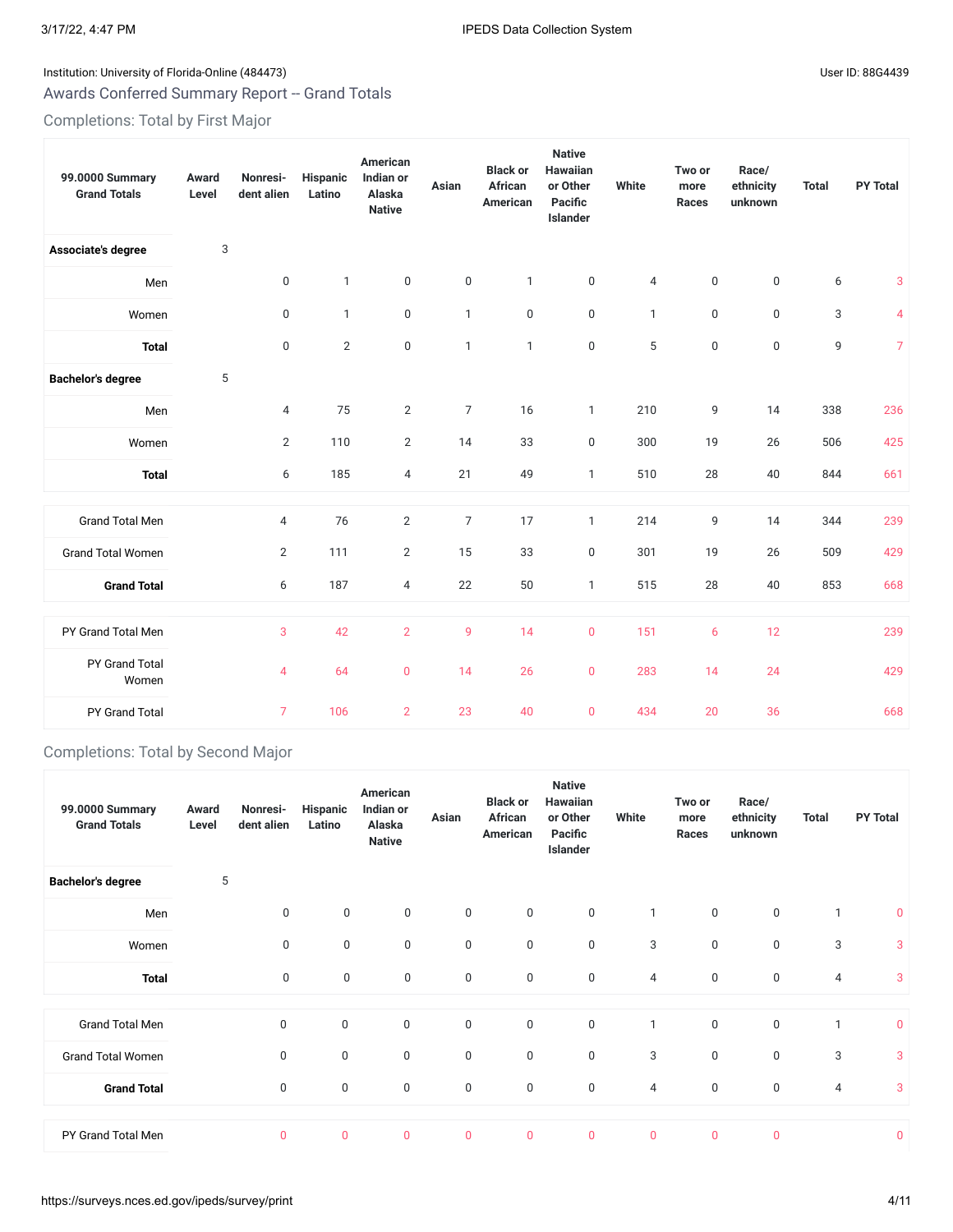## 3/17/22, 4:47 PM **IPEDS** Data Collection System

| PY Grand Total<br>Women |  |  | 0  | ഄ |  | $\Omega$<br>◡ |
|-------------------------|--|--|----|---|--|---------------|
| PY Grand Total          |  |  | 0. |   |  | $\sim$<br>◡   |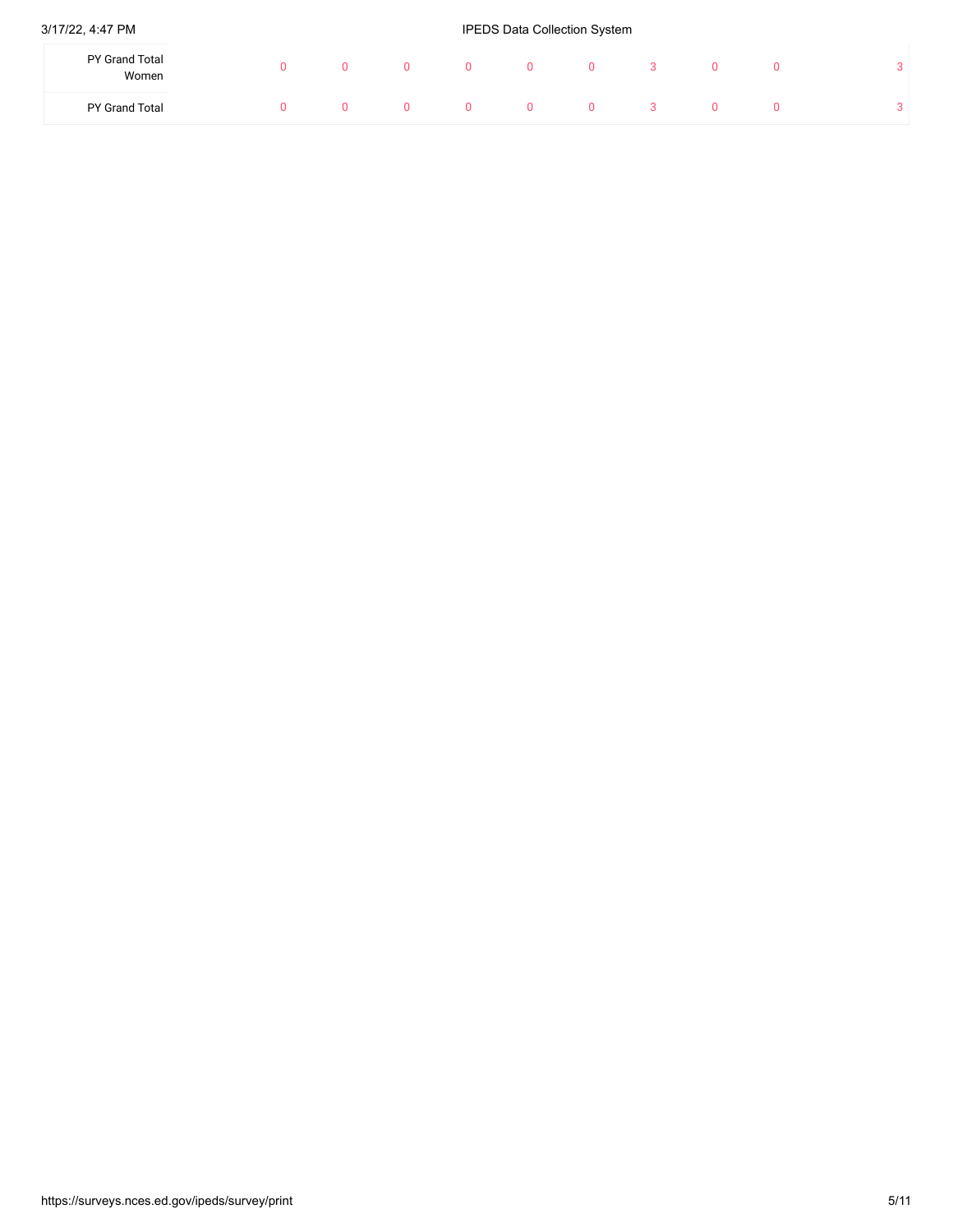# All Completers

## **All Completers**

Institutions must report the following information. (Some data will be pre-populated from the completions by CIP code data.)

Number of students by gender and race and ethnicity earning an award between July 1, 2020 and June 30, 2021. Count each student only once, regardless of how many awards he/she earned. The intent of this screen is to collect an unduplicated count of total numbers of *completers*.

- Report Hispanic/Latino individuals of any race as Hispanic/Latino
- Report race for non-Hispanic/Latino individuals only

|                                           | Men                |                     | Women              |                     | <b>Total Students</b> |
|-------------------------------------------|--------------------|---------------------|--------------------|---------------------|-----------------------|
|                                           | Number of Students | <b>Total Awards</b> | Number of Students | <b>Total Awards</b> |                       |
| Nonresident alien                         | 4                  | 4                   | $\overline{2}$     | $\overline{2}$      | 6                     |
| Hispanic/Latino                           | 76                 | 76                  | 111                | 111                 | 187                   |
| American Indian or Alaska Native          | $\overline{2}$     | $\mathbf{2}$        | $\overline{2}$     | $\mathbf{2}$        | 4                     |
| Asian                                     | $\overline{7}$     | $\overline{7}$      | 15                 | 15                  | 22                    |
| <b>Black or African American</b>          | 16                 | 17                  | 33                 | 33                  | 49                    |
| Native Hawaiian or Other Pacific Islander | 1                  | 1                   |                    | 0                   | 1                     |
| White                                     | 213                | 214                 | 300                | 301                 | 513                   |
| Two or more races                         | 9                  | 9                   | 19                 | 19                  | 28                    |
| Race and ethnicity unknown                | 14                 | 14                  | 26                 | 26                  | 40                    |
| <b>TOTAL</b>                              | 342                | 344                 | 508                | 509                 | 850                   |
| <b>PY TOTAL</b>                           | 239                |                     | 427                |                     | 666                   |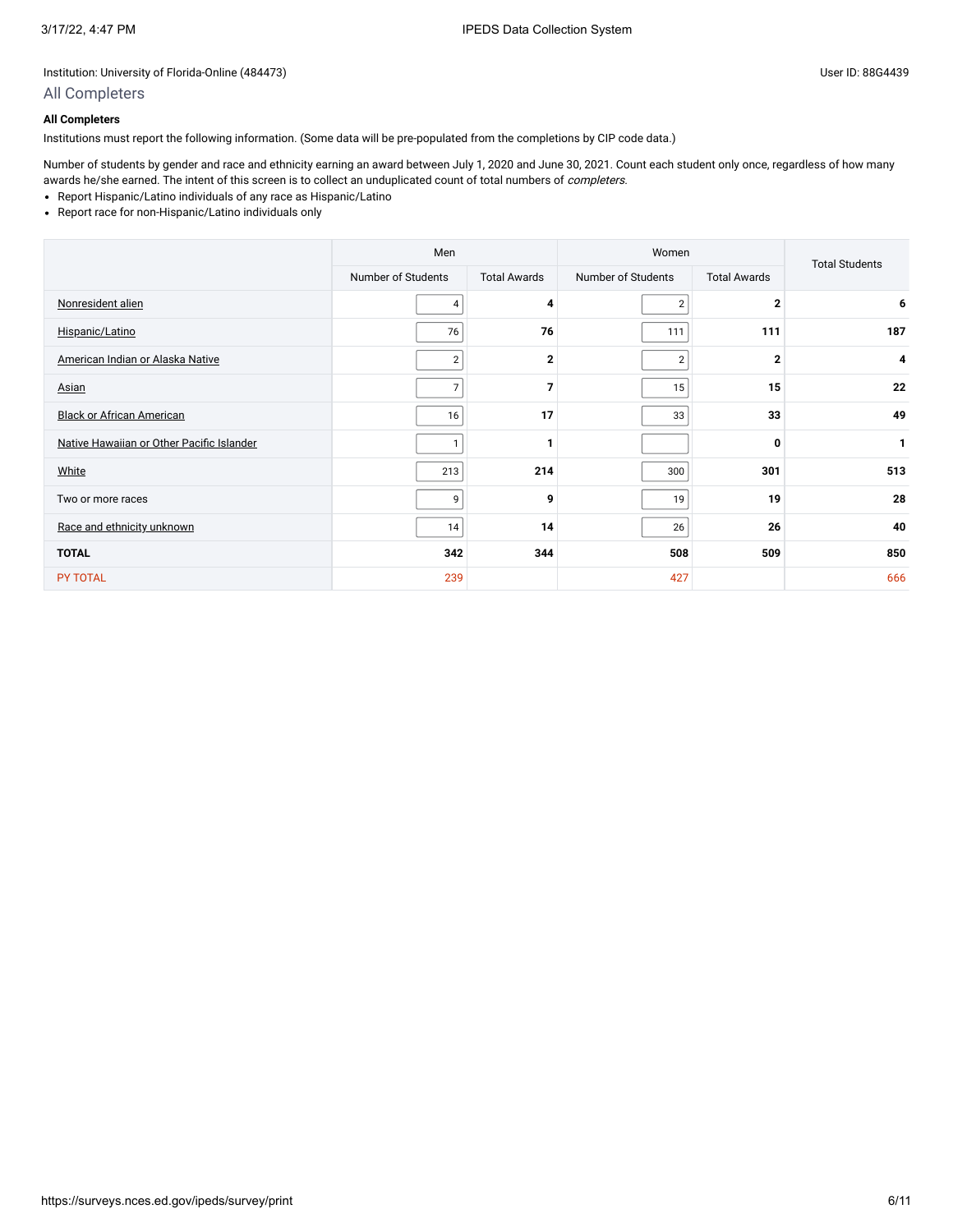# Associate's degree

# **Completers by Level**

**Associate's degree**

Number of students by gender, by race and ethnicity, and by age earning this award between July 1, 2020 and June 30, 2021. Each student should be counted once per award level. For example, if a student earned a master's degree and a doctor's degree, he/she should be counted once in master's and once in doctor's. A student earning two master's degrees should be counted only once.

- Report Hispanic/Latino individuals of any race as Hispanic/Latino
- Report race for non-Hispanic/Latino individuals only

#### **By Gender**

|              | Number of Students | <b>Total Awards</b> |
|--------------|--------------------|---------------------|
| Men          |                    | 6                   |
| Women        |                    | 2                   |
| <b>TOTAL</b> | ۰Q                 | a                   |
| PY TOTAL     |                    |                     |

### **By Race/Ethnicity**

|                                           | Number of Students | <b>Total Awards</b> |
|-------------------------------------------|--------------------|---------------------|
| Nonresident alien                         | 0                  | 0                   |
| Hispanic/Latino                           | $\overline{2}$     | $\mathbf{2}$        |
| American Indian or Alaska Native          | 0                  | 0                   |
| Asian                                     |                    |                     |
| <b>Black or African American</b>          |                    |                     |
| Native Hawaiian or Other Pacific Islander | 0                  | 0                   |
| White                                     | 5                  | 5                   |
| Two or more races                         | 0                  | 0                   |
| Race and ethnicity unknown                | 0                  | 0                   |
| <b>TOTAL</b>                              | 9                  | 9                   |

# **By Age**

|              | Number of Students | <b>Total Awards</b> |
|--------------|--------------------|---------------------|
| Under 18     |                    |                     |
| 18-24        |                    |                     |
| 25-39        |                    |                     |
| 40 and Above |                    |                     |
| Age Unknown  |                    |                     |
| <b>TOTAL</b> | a                  | 9                   |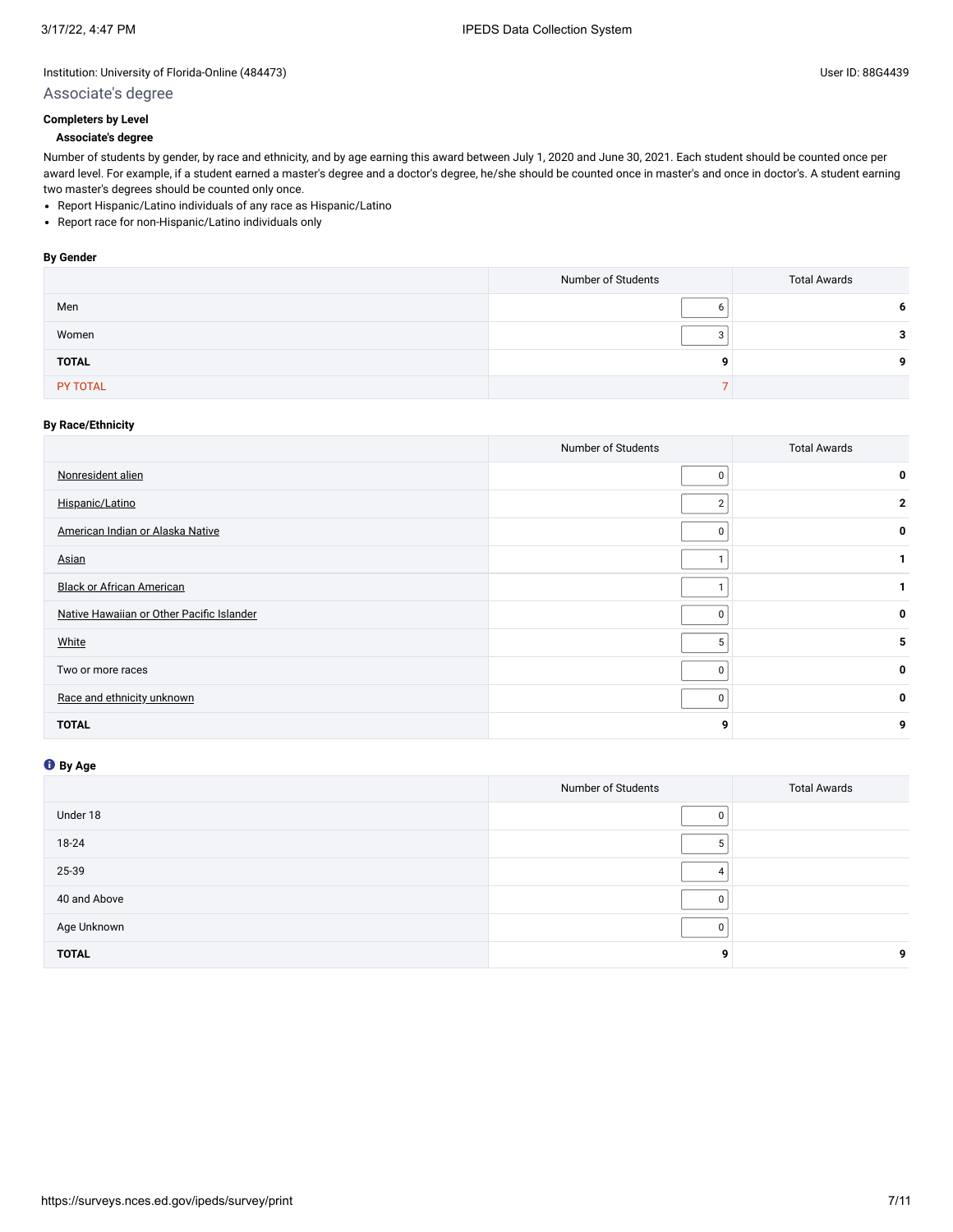### Bachelor's degree

#### **Bachelor's degree**

Number of students by gender, by race and ethnicity, and by age earning this award between July 1, 2020 and June 30, 2021. Each student should be counted once per award level. For example, if a student earned a master's degree and a doctor's degree, he/she should be counted once in master's and once in doctor's. A student earning two master's degrees should be counted only once.

- Report Hispanic/Latino individuals of any race as Hispanic/Latino
- Report race for non-Hispanic/Latino individuals only

#### **By Gender**

|              | Number of Students | <b>Total Awards</b> |
|--------------|--------------------|---------------------|
| Men          | 338                | 338                 |
| Women        | 505                | 506                 |
| <b>TOTAL</b> | 843                | 844                 |
| PY TOTAL     | 661                |                     |

### **By Race/Ethnicity**

|                                           | Number of Students | <b>Total Awards</b> |
|-------------------------------------------|--------------------|---------------------|
| Nonresident alien                         | 6                  | 6                   |
| Hispanic/Latino                           | 185                | 185                 |
| American Indian or Alaska Native          |                    | 4                   |
| Asian                                     | 21                 | 21                  |
| <b>Black or African American</b>          | 49                 | 49                  |
| Native Hawaiian or Other Pacific Islander |                    | 1                   |
| White                                     | 509                | 510                 |
| Two or more races                         | 28                 | 28                  |
| Race and ethnicity unknown                | 40                 | 40                  |
| <b>TOTAL</b>                              | 843                | 844                 |

# **By Age**

|              | Number of Students | <b>Total Awards</b> |
|--------------|--------------------|---------------------|
| Under 18     | 0                  |                     |
| 18-24        | 305                |                     |
| 25-39        | 417                |                     |
| 40 and Above | 121                |                     |
| Age Unknown  | 0                  |                     |
| <b>TOTAL</b> | 843                | 844                 |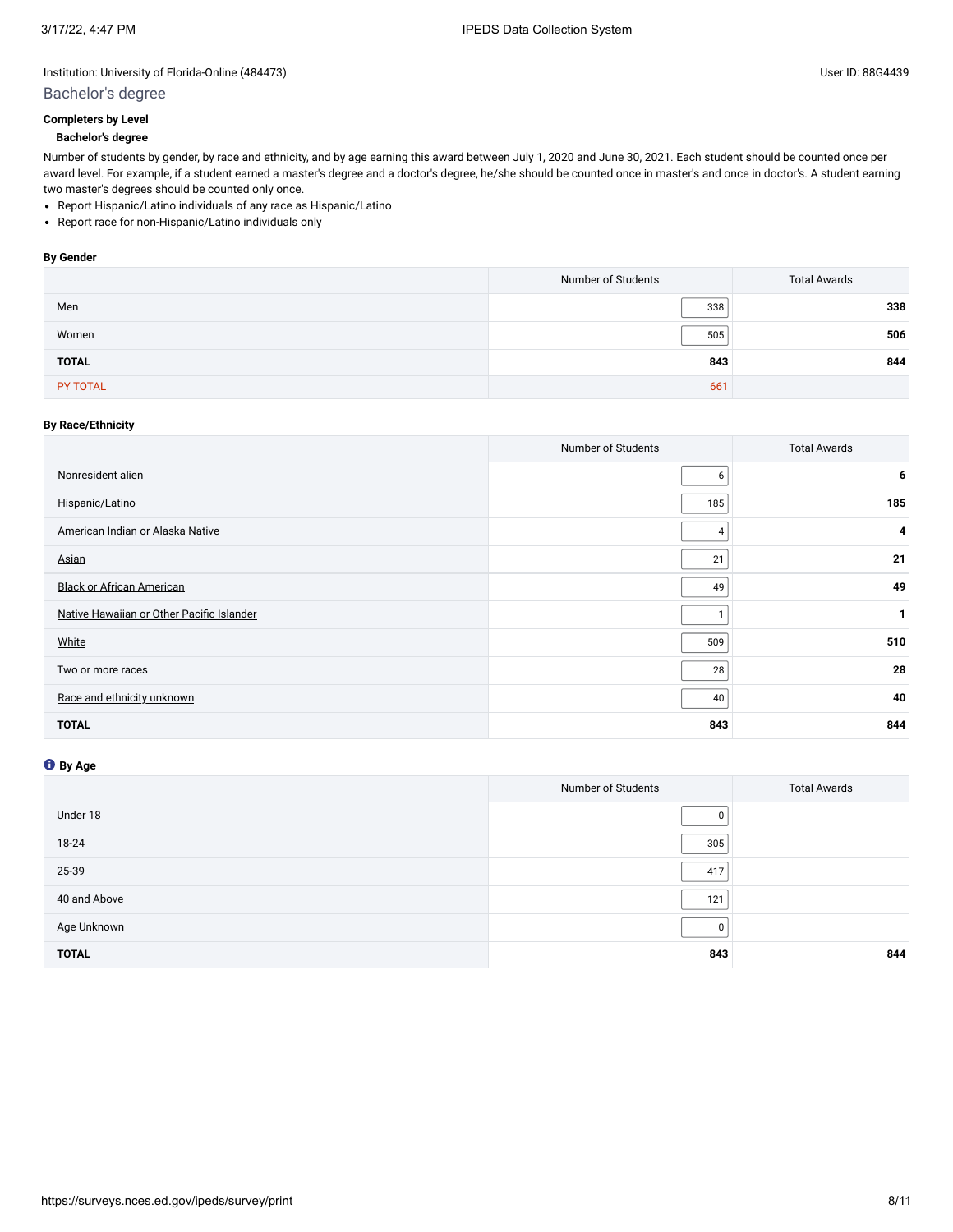### Prepared By

#### **Prepared by**

Reporting Reminders:

- The name of the preparer is being collected so that we can follow up with the appropriate person in the event that there are questions concerning the data.
- The Keyholder will be copied on all email correspondence to other preparers.
- The time it took to prepare this component is being collected so that we can continue to improve our estimate of the reporting burden associated with IPEDS.
- Please include in your estimate the time it took for you to review instructions, query and search data sources, complete and review the component, and submit the data through the Data Collection System.
- Thank you for your assistance.

| This survey component was prepared by: |                          |   |                          |           |                   |  |
|----------------------------------------|--------------------------|---|--------------------------|-----------|-------------------|--|
|                                        | Keyholder                |   | <b>SFA Contact</b>       |           | <b>HR Contact</b> |  |
|                                        | <b>Finance Contact</b>   | Ć | Academic Library Contact | $\bullet$ | Other             |  |
| Name: Ulrich Adegbola                  |                          |   |                          |           |                   |  |
|                                        | Email: ulylerich@ufl.edu |   |                          |           |                   |  |

How many staff from your institution only were involved in the data collection and reporting process of this survey component? 5.00 Number of Staff (including yourself)

How many hours did you and others from your institution only spend on each of the steps below when responding to this survey component? Exclude the hours spent collecting data for state and other reporting purposes.

| Staff member  | <b>Collecting Data Needed</b> | Revising Data to Match<br><b>IPEDS Requirements</b> | <b>Entering Data</b> | Revising and Locking Data  |
|---------------|-------------------------------|-----------------------------------------------------|----------------------|----------------------------|
| Your office   | 12.00<br>hours                | 4.00<br>hours                                       | 3.00<br>hours        | 3.00 <sub>1</sub><br>hours |
| Other offices | 2.00<br>hours                 | hours                                               | hours                | hours                      |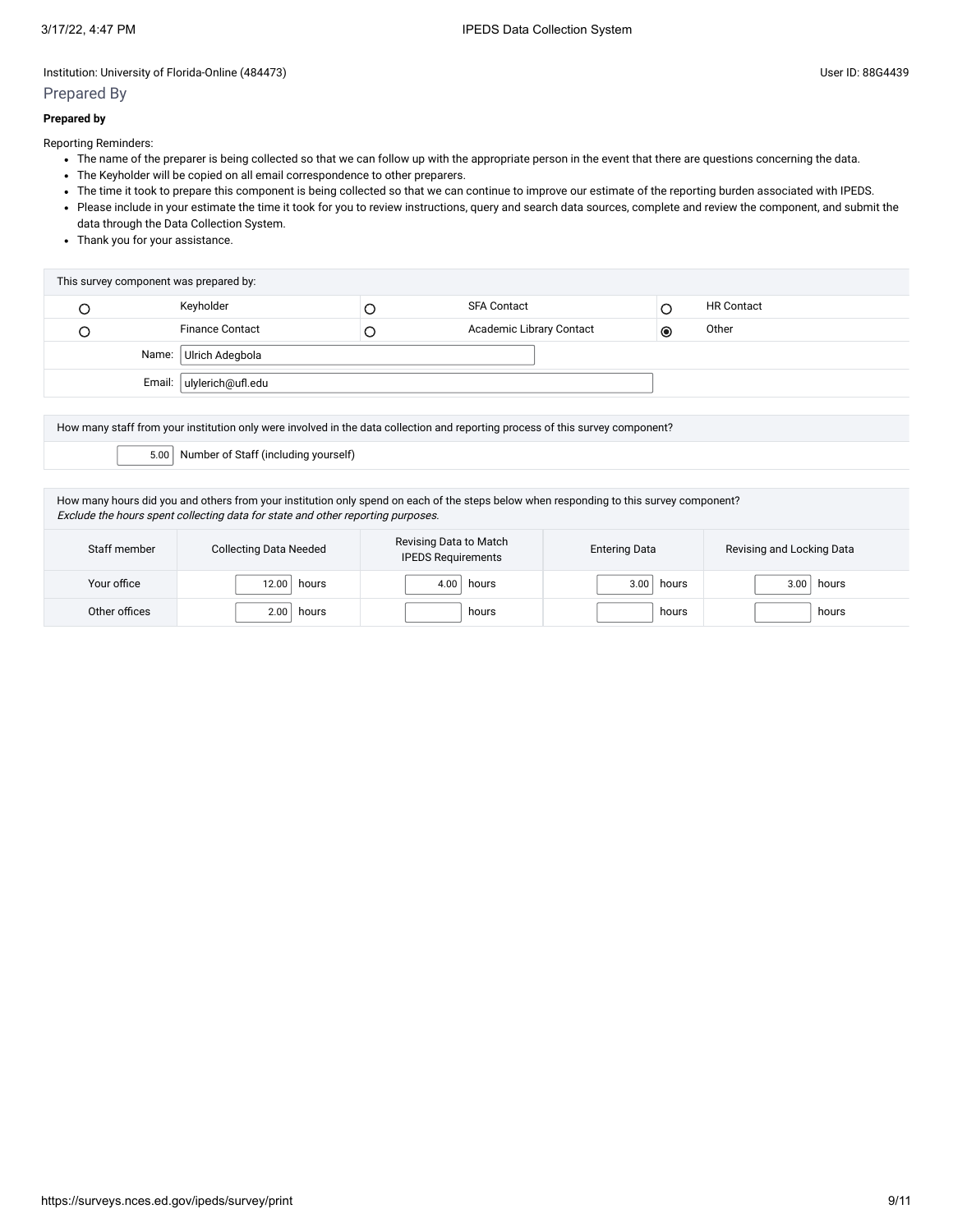### Summary

#### IPEDS Completion Component Summary

IPEDS collects important information regarding your institution. All data reported in IPEDS survey components become available in the IPEDS Data Center and appear as aggregated data in various Department of Education reports. Additionally, some of the reported data appears specifically for your institution through the College Navigator website and is included in your institution's Data Feedback Report (DFR). The purpose of this summary is to provide you an opportunity to view some of the data that, when accepted through the IPEDS quality control process, will appear on the College Navigator website and/or your DFR. College Navigator is updated approximately three months after the data collection period closes and Data Feedback Reports will be available through the Data [Center](https://nces.ed.gov/ipeds/use-the-data) and sent to your institution's CEO in November 2021.

Please review your data for accuracy. If you have questions about the data displayed below after reviewing the data reported on the survey screens, please contact the IPEDS Help Desk at: 1-877-225-2568 or [ipedshelp@rti.org.](mailto:ipedshelp@rti.org)

# Summary of Completions Data

|                                          | Number of Completions |                       |  |  |
|------------------------------------------|-----------------------|-----------------------|--|--|
| <b>Award Level</b>                       | 1 <sup>st</sup> major | 2 <sup>st</sup> major |  |  |
| 3 - Associate's degree                   | 9                     | 0                     |  |  |
| 5 - Bachelor's degree                    | 844                   | 4                     |  |  |
| Total number of degrees and certificates | 853                   | 4                     |  |  |

# Summary of Completers Data

|                | Number of Students |       |       |  |  |
|----------------|--------------------|-------|-------|--|--|
|                | Men                | Women | Total |  |  |
| All Completers | 342                | 508   | 850   |  |  |